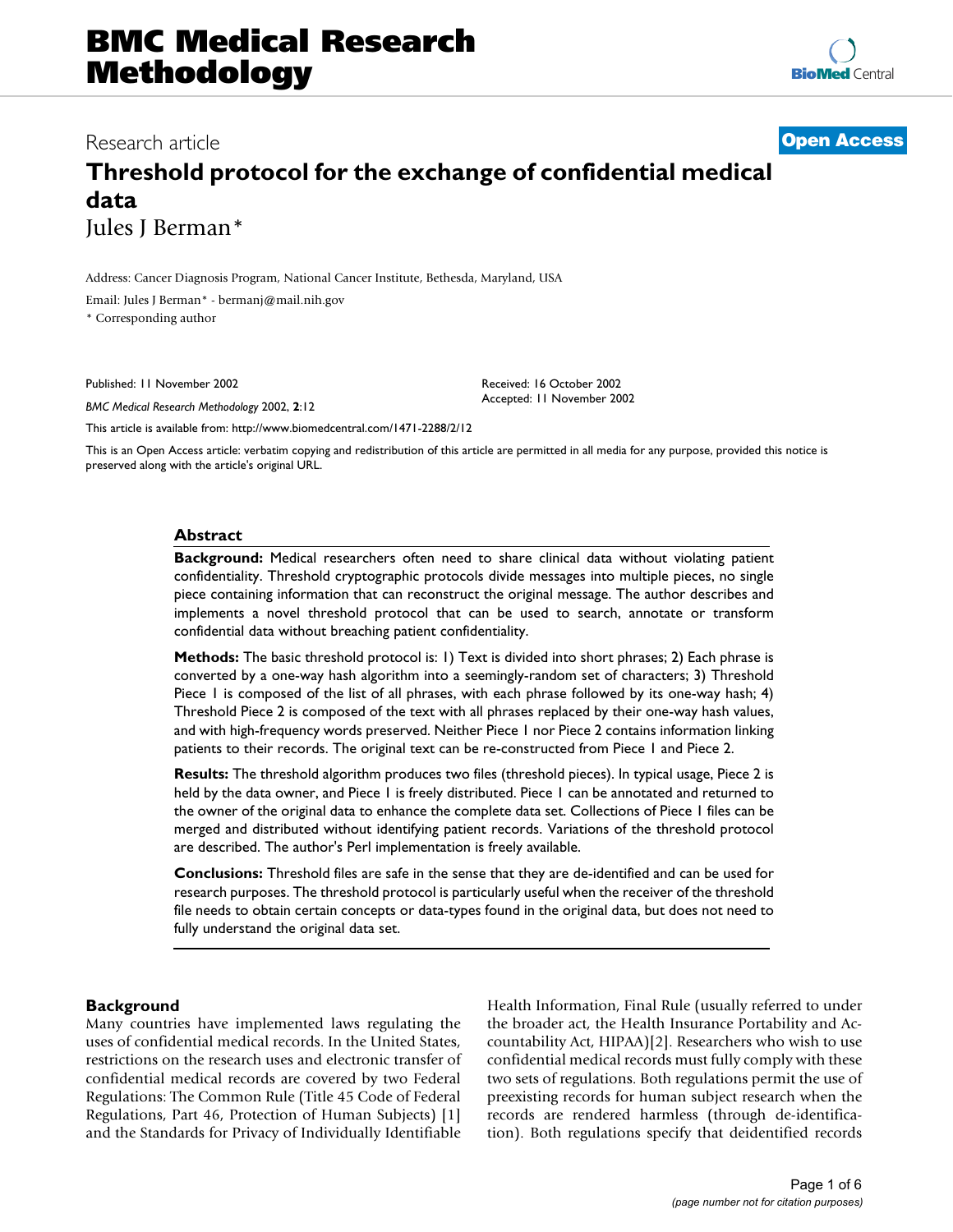can be used for research purposes without obtaining informed consent from patients. The ability to conduct research without obtaining patient consent is crucial for studies using large numbers of pre-existing patient records.

The purpose of this paper is to describe and implement a threshold protocol that can facilitate the exchange of medical information useful for research purposes. A threshold protocol is a cryptographic technique that splits information into pieces, none of which contains sufficient information to re-create the original text [3]. The protocol permits the original information to be reconstructed from some number of the derived pieces (the threshold number). Threshold protocols have been used since antiquity, commonly appearing as plot devices in adventure novels. A map to buried treasure is divided among the central characters, a puzzle is reconstructed when five missing pieces are assembled, measured turns of the combination lock are distributed to three untrustworthy coconspirators, matching rings in a set are destroyed, etc.

#### **Methods**

A generalized confidentiality problem can be presented as a negotiation protocol between Alice and Bob.

Bob has a file containing the medical records of millions of patients. Alice has secret software that can annotate Bob's file, enhancing its value many-fold. Alice won't give Bob her secret algorithm, but is willing to demonstrate the algorithm if Bob gives her his database. Bob won't give Alice the database, but he can give her little snippets of the database containing insufficient information to match patients with records.

Bob prepares an algorithm that transforms his file into two threshold pieces. Piece 1 is a file that contains all of the phrases from the original file with each phrase attached to its one-way hash value. A one-way hash value is a character string composed of a fixed number of seemingly random characters selected by a mathematical algorithm that cannot be reversed [3]. The one-way hash has two important properties: 1) a phrase will always yield the same hash value when operated on by the one-way hash algorithm, and 2) there is no feasible way to determine the phrase by inspecting or manipulating the hash value. This second property holds true even if the hashing algorithm is known. Bob will give Alice Piece 1.

Piece 2 is a file wherein each phrase from the original file is replaced by its one-way hash value. High frequency words (so-called "stop" words such as the, and, an, but, if, etc.) are left in place in Piece 2. The use of "stop" words to extract useful phrases from text is a popular indexing technique [4,5]. The list of "stop" words used in the threshold algorithm was taken directly from the National Library of Medicine's PubMed resource [4] and was chosen because it is a publicly available list. Alternate lists of "stop" words have been used for specific indexing purposes [5]. Piece 2 and Piece 1 are used to reconstruct the original text or an annotated version of the original text, using Alice's modifications to Piece 1. The reconstruction algorithm simply steps through all the character strings found in Piece 2. When it encounters a hash-value, the algorithm looks at the list of hash-values in Piece 1 and substitutes the phrase associated with the hash-value back into the Piece 2 file. All other terms in Piece 2 are ignored. This continues until the end of Piece 2 is reached, at which time the Piece 2 file has been restored as the original file (plus any annotations that Alice may have added to the terms in Piece 1).

The following is an example of a single line of  $\mu$  Bob's text that has been converted into two threshold pieces according to the described algorithm.

Bob's original Text:

"they suggested that the manifestations were as severe in the mother as in the sons and that this suggested autosomal dominant inheritance."

Bob's Piece 1.

684327ec3b2f020aa3099edb177d3794 = > suggested autosomal dominant inheritance

3c188dace2e7977fd6333e4d8010e181 = > mother

8c81b4aaf9c2009666d532da3b19d5f8 = > manifestations

db277da2e82a4cb7e9b37c8b0c7f66f0 = > suggested

e183376eb9cc9a301952c05b5e4e84e3 = > sons

22cf107be97ab08b33a62db68b4a390d = > severe

Bob's Piece 2.

they db277da2e82a4cb7e9b37c8b0c7f66f0 that the

8c81b4aaf9c2009666d532da3b19d5f8 were as

22cf107be97ab08b33a62db68b4a390d in the

3c188dace2e7977fd6333e4d8010e181 as in the

e183376eb9cc9a301952c05b5e4e84e3 and that this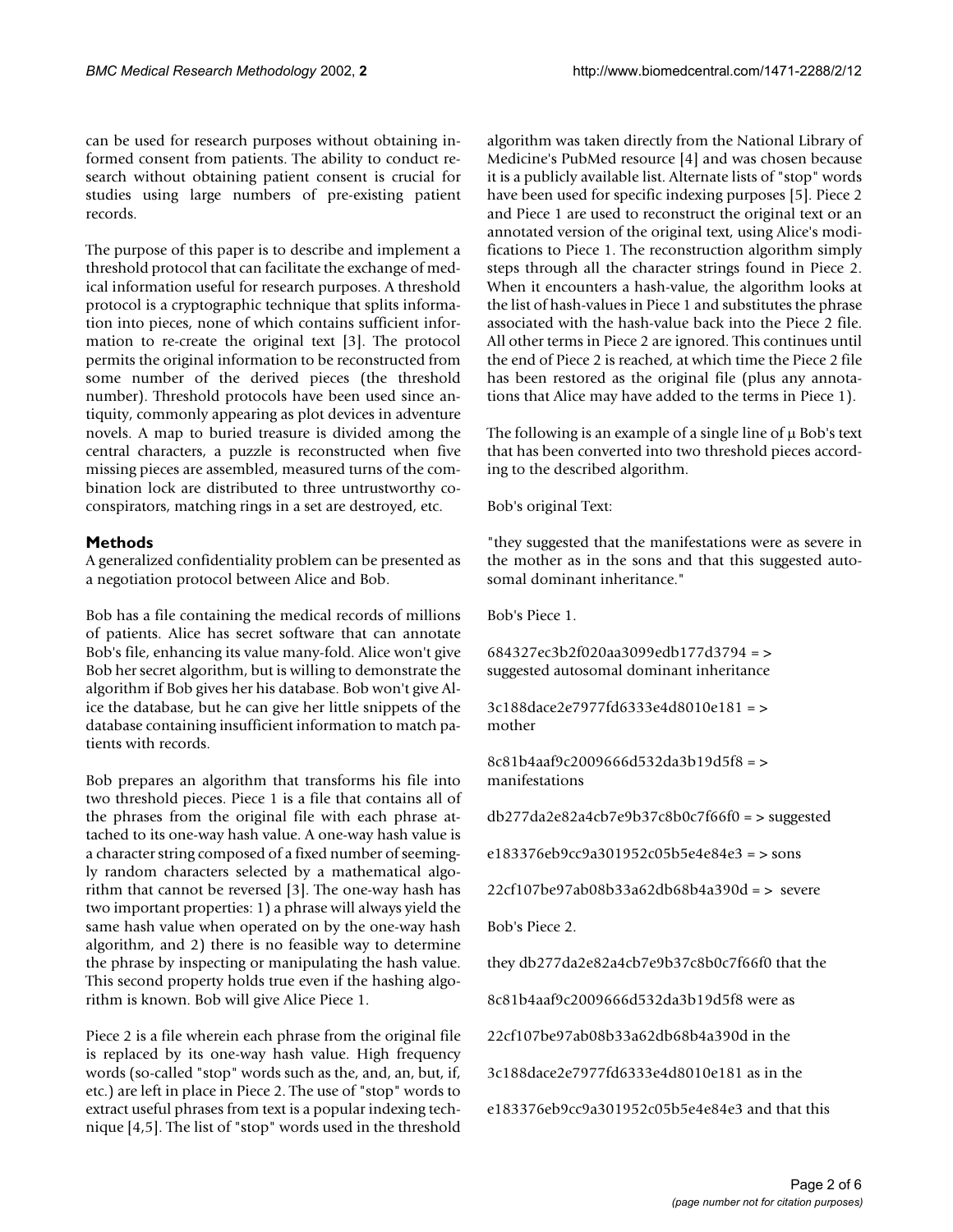#### 684327ec3b2f020aa3099edb177d3794.

The author has prepared a Perl implementation that has been placed in the public domain. Perl is itself an opensource platform-independent language that is available at no cost. Perl interpreters for virtually every operating system are available at:

#### http://www.cpan.org

A sample thresholding script and example medical text files can be downloaded at:

#### http://65.222.228.150/jjb/thresh.tar.gz

Methods for decompressing tar.gz files are freely available and described at:

#### http://www.gzip.org/#faq6

The text files used were taken from the publicly available medical text, Online Mendelian Inheritance in Man (OMIM) [6]. The complete OMIM exceeds 70 Mbyte and can be downloaded in simple ASCII format. Because this text is publicly available, it is an ideal corpus for testing future thresholding algorithms against the algorithm suggested in this article. Piece 1 and Piece 2 files constructed from the first megabyte of OMIM are included in the distribution file (thresh.tar.gz). Instructions for downloading the complete OMIM text are available at:

#### http://www.ncbi.nlm.nih.gov/Omim/

The Perl implementation of the threshold file is fast. A text file exceeding 2 MegaBytes was rendered into two threshold pieces in 10 seconds. A Pentium 4 CPU with 480 MegaBytes of RAM was used. Variations on the implementation can substantially slow performance. For example, it may be desirable to exclude punctuation from the extracted phrases added to Piece 1, while preserving the location of punctuation in Piece 2. Likewise, saving case information (uppercase vs. lowercase formatting) would also lengthen execution time. A sample Perl script that preserves case and punctuation is provided in the public distribution file.

As an example of how threshold pieces can be used to enhance the value of the original data records, phrases were autocoded using Concept Unique Identifiers (CUIs) found in the Unified Medical Language System (UMLS) [7]. The UMLS is a standard medical terminology available at no cost from the National Library of Medicine at:

http://www.nlm.nih.gov/research/umls/umlsmain.html

A tarballedgzipped collection of a Perl class library containing methods for autocoding (i.e. automatically assigning UMLS CUI numbers) and scrubbing text can be downloaded as a supplementary file from:

#### http://65.222.228.150/jjb/parse.tar.gz

#### **Results**

#### *Properties of Piece 1 and Piece 2*

*Piece 1 (the listing of phrases and their one-way hashes)*

1. Contains no information on the frequency of occurrence of the phrases found in the original text (because recurring phrases map to the same hash code and appear as a single entry in Piece 1).

2. Contains no information that Alice can use to connect any patient to any particular patient record. Records do not exist as entities in Piece 1.

3. Contains no information on the order or locations of the phrases found in the original text.

4. Contains all the concepts found in the original text. Stop words are a popular method of parsing text into concepts [4,5].

5. Bob can destroy Piece 1 and re-create it later from the original file, using the same threshold algorithm.

6. Alice can use the phrases in Piece 1 to transform, annotate or search the concepts found in the original file.

7. Alice can transfer Piece 1 to a third party without violating HIPAA privacy rules or Common Rule human subject regulations (in the U.S.). For that matter, Alice can keep Piece 1 and add it to her database of Piece 1 files collected from all of her clients.

8. Piece 1 is not necessarily unique. Different original files may yield the same Piece 1 (if they're composed of the same phrases). Therefore Piece 1 cannot be used to authenticate the original file used to produce Piece 1.

#### *Properties of Piece 2*

1. Contains no information that can be used to connect any patient to any particular patient record.

2. Contains nothing but hash values of phrases and stop words, in their correct order of occurrence in the original text.

3. Anyone obtaining Piece 1 and Piece 2 can reconstruct the original text.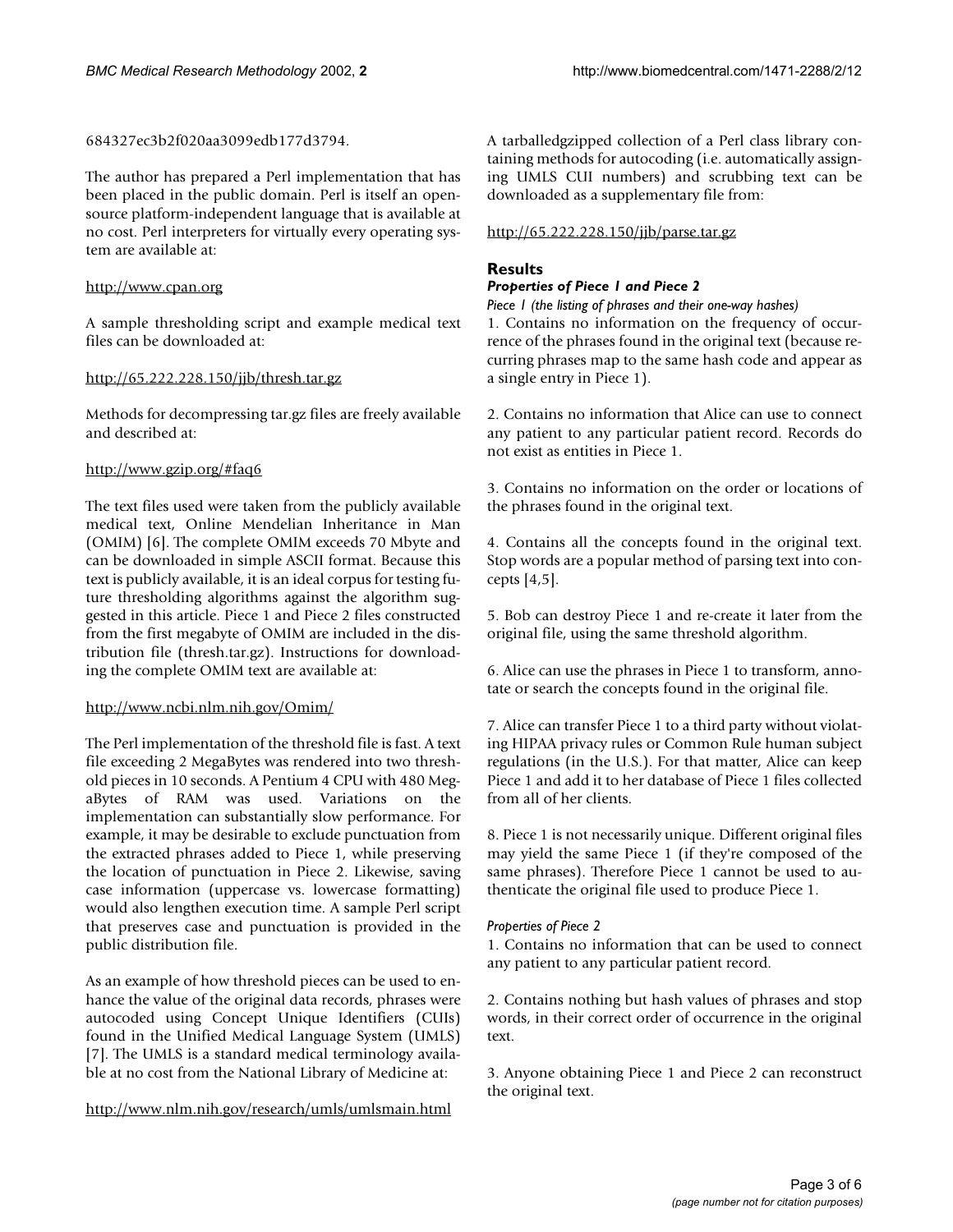4. The original text can be reconstructed from Piece 2, and any file into which Piece 1 has been merged. There is no necessity to preserve Piece 1 in its original form.

5. Bob can lose or destroy Piece 2, and re-create it later from the original file, using the same threshold algorithm.

#### *Security*

If Alice had Piece 1 and Piece 2 she could simply use Piece 1 to find the text phrases that match the hash-values in Piece 2. Substituting the phrases back into Piece 2 will recreate Bob's original line of text. Bob must ensure that Alice never obtains Piece 2.

#### *The negotiation between Alice and Bob*

Bob prepares threshold Pieces 1 and 2 and sends Piece 1 to Alice. Alice may require Bob to prove the authenticity of Piece 1, but Bob has no reason to care if Piece 1 is intercepted by an unauthorized party. Alice uses her software (which may be secret, or it may require computational facilities that Bob doesn't have, or it may require large databases that Bob doesn't have), to transform or annotate each phrase from Piece 1. The transformation product for each phrase can be almost anything that Bob considers valuable (e.g., a UMLS code, a genome database link, an image file URL, or a tissue sample location). Alice substitutes the transformed text (or simply appends the transformed text) for each phrase back into Piece 1, co-locating it with the original one-way hash number associated with the phrase.

Let's pretend that Alice has an autocoder that provides a standard nomenclature code to medical phrases that occur in text. The author has recently described an autocoding algorithm, which is now in the public domain (see Methods section).

Alice's software transforms the original phrases from Piece 1, preserving the original hash values. Phrases from Piece 1 that occur in the Unified Medical Language System now have been given code numbers by Alice's software.

684327ec3b2f020aa3099edb177d3794 = > suggested (autosomal dominant inheritance=C0443147)

3c188dace2e7977fd6333e4d8010e181 = > (mother=C0026591)

8c81b4aaf9c2009666d532da3b19d5f8 = > manifestations

db277da2e82a4cb7e9b37c8b0c7f66f0 = > suggested

e183376eb9cc9a301952c05b5e4e84e3 = > (son=C0037683)

22cf107be97ab08b33a62db68b4a390d = > (severe=C0205082)

Alice returns the coded phrase list (above) from Piece 1 to Bob. Bob now takes the transformed Piece 1 and substitutes the transformed phrases for each occurrence of the hash values occurring in Piece 2 (which he has saved for this very purpose).

The reconstructed sentence is now:

they suggested that the manifestations were as (severe=C0205082) in the (mother=C0026591) as in the (son=C0037683) and that this suggested (autosomal dominant heritance=C0443147)

The original sentence is now annotated with UMLS codes. It was accomplished without sharing confidential information that might have been contained in the text. Bob never had access to Alice's software. Alice never had the opportunity to see Bob's original text.

#### *Implementation issues*

Depending on the types of files that need to be converted into threshold pieces, some data preparation may be necessary In particular, when using actual medical records, it may be useful to encrypt or delete specific identifier fields, as listed in HIPAA. Institutions may wish to pre-process files to delete specific words, terms, or character strings from the original file. Methods for scrubbing text would apply equally to scrubbing the phrases in Piece 1. Additionally, institutions may wish to ambiguate the Piece 1 file by adding non-informative text to their original file. This may have some advantage when the original file is small or contains the records of a small number of different individuals.

The original file that is actually used by the algorithm can itself be assigned a hash number, as should Piece 1 and Piece 2. These three hash numbers could be saved and used for authentication, book-keeping or tracking purposes in later stages of a data negotiation protocol.

Issues of data space collisions arise when using very large files. A data space collision occurs when two different phrases are assigned the same hash-value by the hashing algorithm. This problem could be handled a number of different ways, including adding a subroutine that looks for collisions, computing an alternate hash value when collisions occur. The easiest way to avoid collisions is to employ a one-way hash algorithm that has a large key. The current implementation of the threshold algorithm uses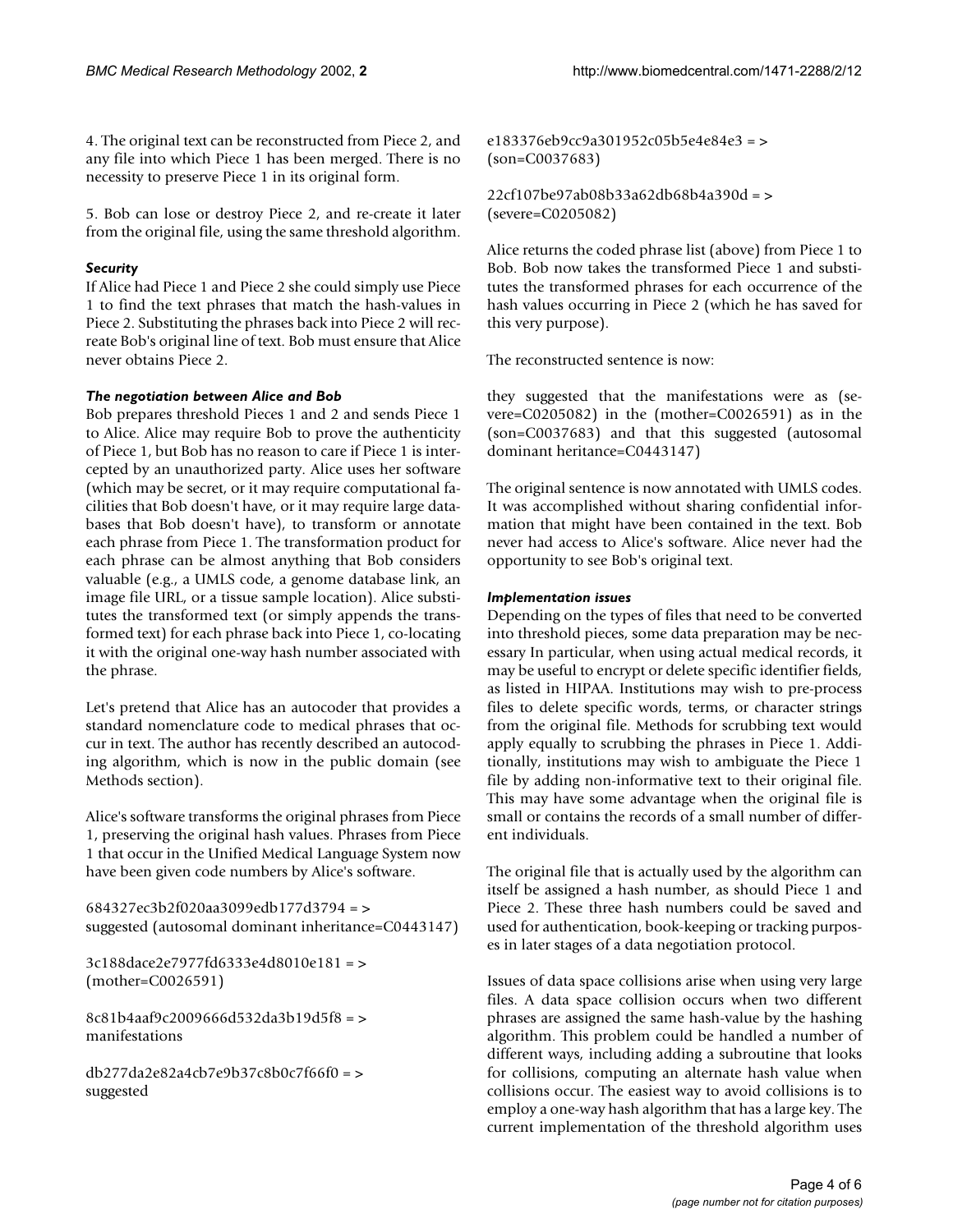md5, which has a 128-bit key [3]. SHA (Secure Hash Algorithm) is recommended for U.S. federal agencies by NIST (National Institute of Standards and Technology) [3]. SHA256, the 256-bit version of SHA, is widely available. Using a 256-bit secure hash would mitigate issues of dataspace collisions for sub-terabyte data sets.

### **Discussion**

Until recently, many researchers who collected confidential or proprietary data had a heavy-handed way of dealing with confidentiality issues: they denied everyone access to their data. As a result, the scientific community had no way of verifying, replicating or extending research conducted by their colleagues. The U.S. National Institutes of Health (NIH), sensing that data hoarding has become an impediment to medical progress, has promoted data sharing by NIH funded scientists. Recently, the NIH has issued a draft statement to emphasize this policy [8].

"The NIH will expect investigators supported by NIH funding to make their research data available to the scientific community for subsequent analyses. Consequently, the NIH will require that data sharing be addressed in grant applications (e.g., in sections related to significance, budget, and the end of the research plan) and in the review of applications. Funds for sharing or archiving data may be requested in the original grant application or as a supplement to an existing grant. Investigators who incorporate data sharing in the initial design of the study can more readily and economically establish adequate procedures for protecting the identities of participants and provide a useful data set with appropriate documentation. "

After the draft statement was issued, research societies requested NIH to develop techniques for data sharing that protect confidential information (i.e., identified patient records or intellectual property) [9]. In particular, concern was expressed that methods for keeping data confidential must conform to the emerging HIPAA privacy standards. Although the NIH has responded with general guidelines for protecting confidential information, no actual protocols, algorithms or implementations have been made available to the research community. The only guidelines that the author has found that in any way resemble a uniform approach to de-identification is the so-called safe harbor list of patient identifiers specified in the HIPAA privacy standards [[2](#page-5-1)]. Technical approaches to medical data de-identification have recently been reviewed [10– 13].

It seems obvious that if large amounts of data are to be shared among researchers, implementations are needed that can quickly render large data sets harmless to patients. In order for these implementations to be accepted by the research community, they must be freely available to test, improve or replace (with better algorithms).

#### *What is the value of the threshold negotiation protocol?*

The original text has been converted into two pieces, neither of which contain information linking patients to records. There is sufficient information in Piece 1 for Alice to annotate the text and return it to Bob (annotated Piece 1). Bob can reconstruct his original text, including Alice's annotations, thus adding value to his original data, without breaching patient confidentiality. Bob can pay Alice for her services. Alice can keep Piece 1 and use it for her own purposes. Alice can make a large database consisting of all the Piece 1 files she receives from all of her customers. Alice's aggregated Piece 1 database can be used by owners of Piece 2 files to reconstruct their original files (along with Alice's value-added annotations). Alice can sell Piece 1 to a third party, if she wishes. Alice can continually update or otherwise enhance her annotations on Piece 1 and sell the updated versions to Bob and others.

#### *Variations on the threshold negotiation protocol*

The same protocol could have been implemented in a multi-party negotiation. Bob may have been a data supplier with no interest in using the data himself. Suppose Carol was interested in Alice's annotations of Bob's file. Bob may have given Alice threshold Piece 1 and Carol threshold Piece 2. Alice may have made her transformation of the phrases in Piece 1 and sent the transformed version of Piece 1 to Carol. Carol could use Alice's transformed version of Piece 1 and her copy of Piece 2 to create a transformed version of Bob's original text. This would only work, of course, if the transformed version of Bob's original file [produced by Carol], contains no confidential information. A variation may involve assigning Bob as the trusted broker, who uses Piece 2 and the transformed version of Piece 1 to create a file for Carol. In this variation, Carol receives nothing until the end of the negotiation and Bob can take measures to ensure that the file that Carol receives is "safe."

The threshold negotiation need not be based on text exchange. The same negotiation would apply to any set of data elements that can be transformed or annotated. The threshold protocol has practical value in instances when the receiver of Piece 1 can perform a useful annotation or transformation of data without acquiring the intact data record. The protocol teases apart the data records and substitutes one-way hash values back into the record. The ways in which individual pieces of data can be transformed or annotated are limited only by the imagination. Sequences of DNA can be annotated with positional mappings or standard nomenclature or homdogy information. A local institution's tissue code could be supplemented with data obtained from a tissue database